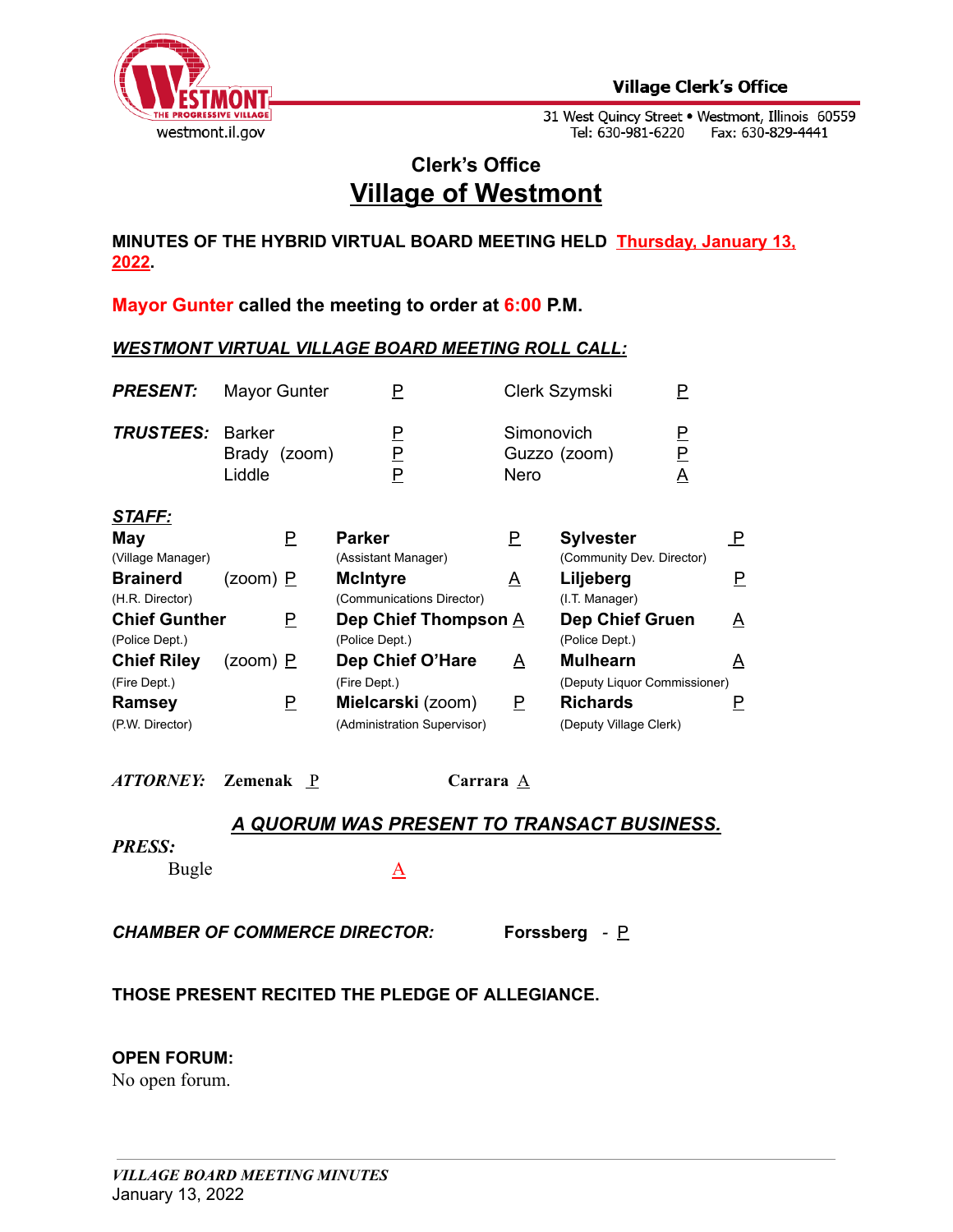

31 West Quincy Street . Westmont, Illinois 60559 Tel: 630-981-6220 Fax: 630-829-4441

**P**=PRESENT **Y**=YES **R**=RECUSE

**VOTING KEY: A**=ABSENT **AB**=ABSTAIN **N**=NO **W**=Withdrawn

**Note:** *The items listed in these minutes are summaries only and are not meant to be a direct transcript of the Mayor's, Manager's, Clerk's and Trustees' comments. For actual quotes of the referenced items please refer to the Archival video copy of this meeting.*

## **VOTING SUMMARY**

|                           |          | <u>2</u>        | $\overline{3}$ | $\overline{4}$ | <u>5</u> | <u>6</u> |          | $\underline{8}$         |
|---------------------------|----------|-----------------|----------------|----------------|----------|----------|----------|-------------------------|
| <b>TRUSTEE BARKER</b>     | Y        | <u>Y</u>        | Y              | <u>Y</u>       | <u>Y</u> | Y        | <u>Y</u> | <u>Y</u>                |
| <b>TRUSTEE BRADY</b>      | Y        | <u>Y</u>        | Y              | <u>Y</u>       | Y        | <u>Y</u> | <u>Y</u> | <u>Y</u>                |
| <b>TRUSTEE GUZZO</b>      | Y        | <u>Y</u>        | Y              | <u>Y</u>       | <u>Y</u> | Y        | Y        | <u>Y</u>                |
| <b>TRUSTEE LIDDLE</b>     |          | <u>Y</u>        |                | Y              | Y        | Y        |          | <u>Y</u>                |
| <b>TRUSTEE NERO</b>       | A        | $\Delta$        | <u>A</u>       | <u>A</u>       | <u>A</u> | Α        | <u>A</u> | $\overline{\mathsf{A}}$ |
| <b>TRUSTEE SIMONOVICH</b> | Y        | Y               |                | Υ              | <u>Y</u> | AB       | Υ        | Y                       |
|                           |          |                 |                |                |          |          |          |                         |
|                           |          |                 |                |                |          |          |          |                         |
|                           | <u>9</u> | <u>10</u>       |                |                |          |          |          |                         |
| <b>TRUSTEE BARKER</b>     |          | <u>Y</u>        |                |                |          |          |          |                         |
| <b>TRUSTEE BRADY</b>      |          | $\underline{Y}$ |                |                |          |          |          |                         |
| <b>TRUSTEE GUZZO</b>      |          | $\underline{Y}$ |                |                |          |          |          |                         |
| <b>TRUSTEE LIDDLE</b>     |          | <u>Y</u>        |                |                |          |          |          |                         |
| <b>TRUSTEE NERO</b>       | А        | <u>А</u>        |                |                |          |          |          |                         |

## **Mayor Gunter**

#### **REPORTS**

- Fire Chief Riley was asked to give an update on COVID-19.
	- Hospitalizations are at an all-time high.
	- Our positivity rate is currently at 16.2% in Illinois and it is about 14.8% in DuPage County.
	- 83% of those people who are hospitalized are unvaccinated patients. Encouraged everyone to get the vaccine.
	- $\circ$  Today we are at 168,936 cases, which is 50,700 cases higher than we were a month ago.
	- $\circ$  We are at 1,564 deaths and that is 76 more than we were one month ago.
	- $\circ$  In Westmont we are at 4,121 cases, which is 1,025 more than a month ago. Currently, we have not had any deaths in the last month.
	- We need to continue to do a better job of social distancing, washing our hands, and using face masks.
- The Westmont Park District will host free vaccinations/ boosters at 75 E Richmond Ave. This will take place on Sunday, January 16th and registration is required. You can visit the Village website to register.
- Deputy Fire Chief James Fitzgerald is a commanding officer for the U.S. Coast Guard. He has been deployed this past year and has sent a United States flag that was flown from one of the ships. The flag was sent to the Village of Westmont to commemorate the 100th Anniversary. Mayor Gunter read the letter from Deputy Fire Chief Fitzgerald.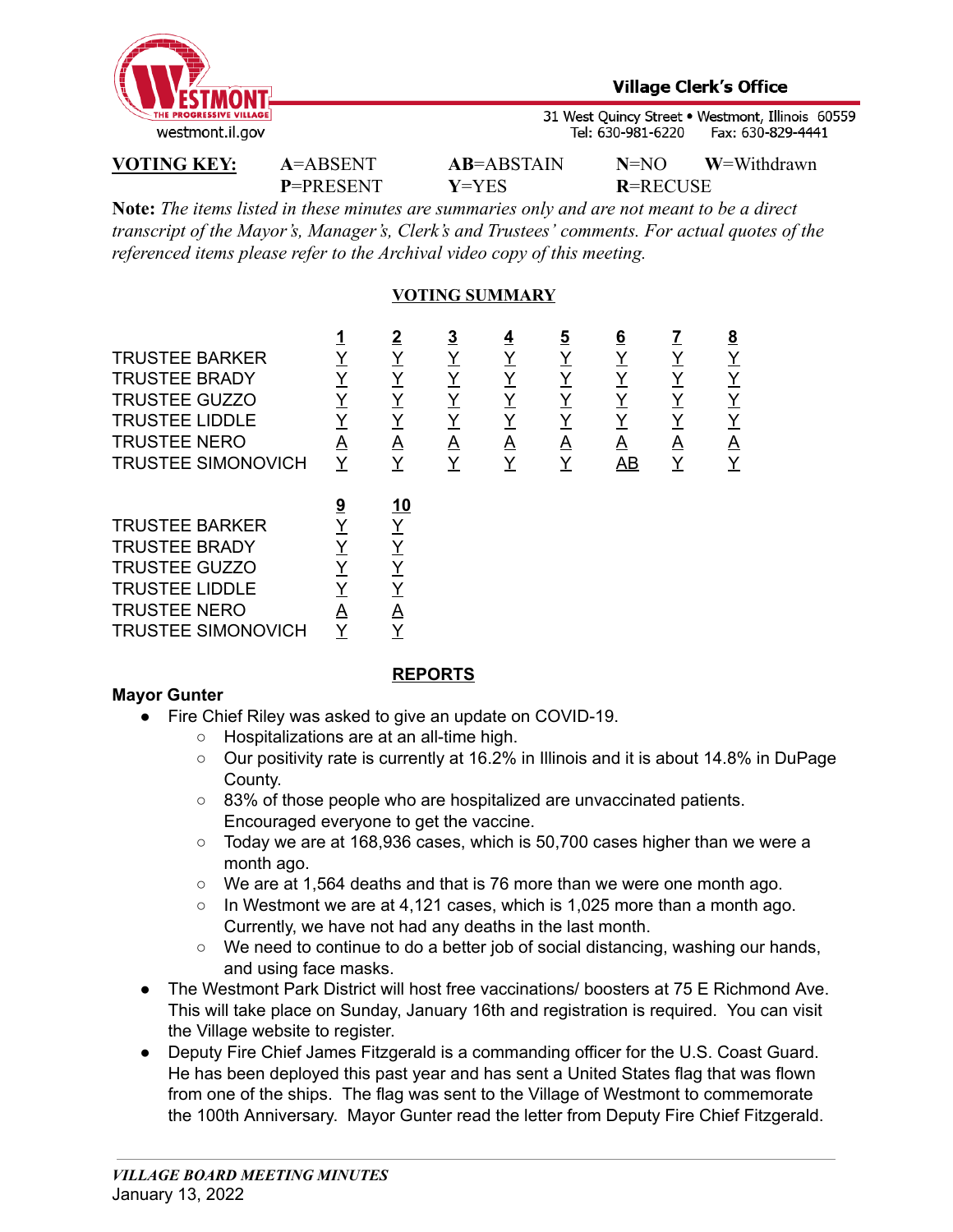

31 West Quincy Street . Westmont, Illinois 60559 Tel: 630-981-6220 Fax: 630-829-4441

## **Village Clerk Szymski**

- Village offices will be closed for Martin Luther King Jr. Day, which is January 17th. Recycling and garbage pick up will not be affected by this holiday.
- The Westmont Citizen of the Year nomination forms for the 2021 Westmont Citizen of the Year are available on the Westmont Chamber of Commerce and Tourism Bureau website at [www.westmontchamber.com.](http://www.westmontchamber.com/) The deadline to submit nominations is Friday, March 4, 2022 at noon. Paper nomination forms are available at the Westmont Chamber office at 1 S Cass Ave, Village Hall, and the train station.

Mayor Gunter mentioned pop-up COVID testing places and the Board is really going to look hard at monitoring.

## **Trustee Liddle**

- **●** Recapped the Administration / Finance Committee meeting that was held at 4:30pm today.
	- A moratorium was discussed on Liquor License Classes 22 and 23. This will give us time to discuss the policies that we have in place, including signage. Liquor classifications 22 and 23 allow for video gaming and this is now on moratorium. We will not be issuing those classifications this year in Westmont.
	- Short term budget priorities were discussed and there will be a budget workshop on April 14th.
	- There has been a demand for rapid testing COVID sites and we have received many inquiries. There was one medical clinic that was performing these sites in the downtown area and that has been moved up to the Hilton to relieve the congestion downtown.
	- $\circ$  To assist the EIC, we will be supporting the No Mow Til' Mother's Day program again. This helps the pollinators to emerge from the ground and have something to eat until Mother's Day at least to give them a good head start on pollinating around the village.
	- The company that published Neighbors Magazine has gone out of business and we are now researching various options for creating and distributing information effectively to all of our residents.
	- The results of the Holly Days Decorating Contest have been announced.
		- 1st Place The Miller Family at 634 Champlain Court
		- 2nd Place The Majewski Family at 20 S Adams Street
		- 3rd Place The Anders Family at 402 N Grant Street
	- $\circ$  The results of Finding Frosty are in and there was a 10 way first place tie. 10 families traveled throughout Westmont for 7 days to find and take pictures with Frosty. The following families tied first place: Anders, Babiak, Boyles, Cesario, Dorner, Edmeier, Fiandaca, Hoffman, Johnson, and Kristin Marie. Congratulations to all 10 winners!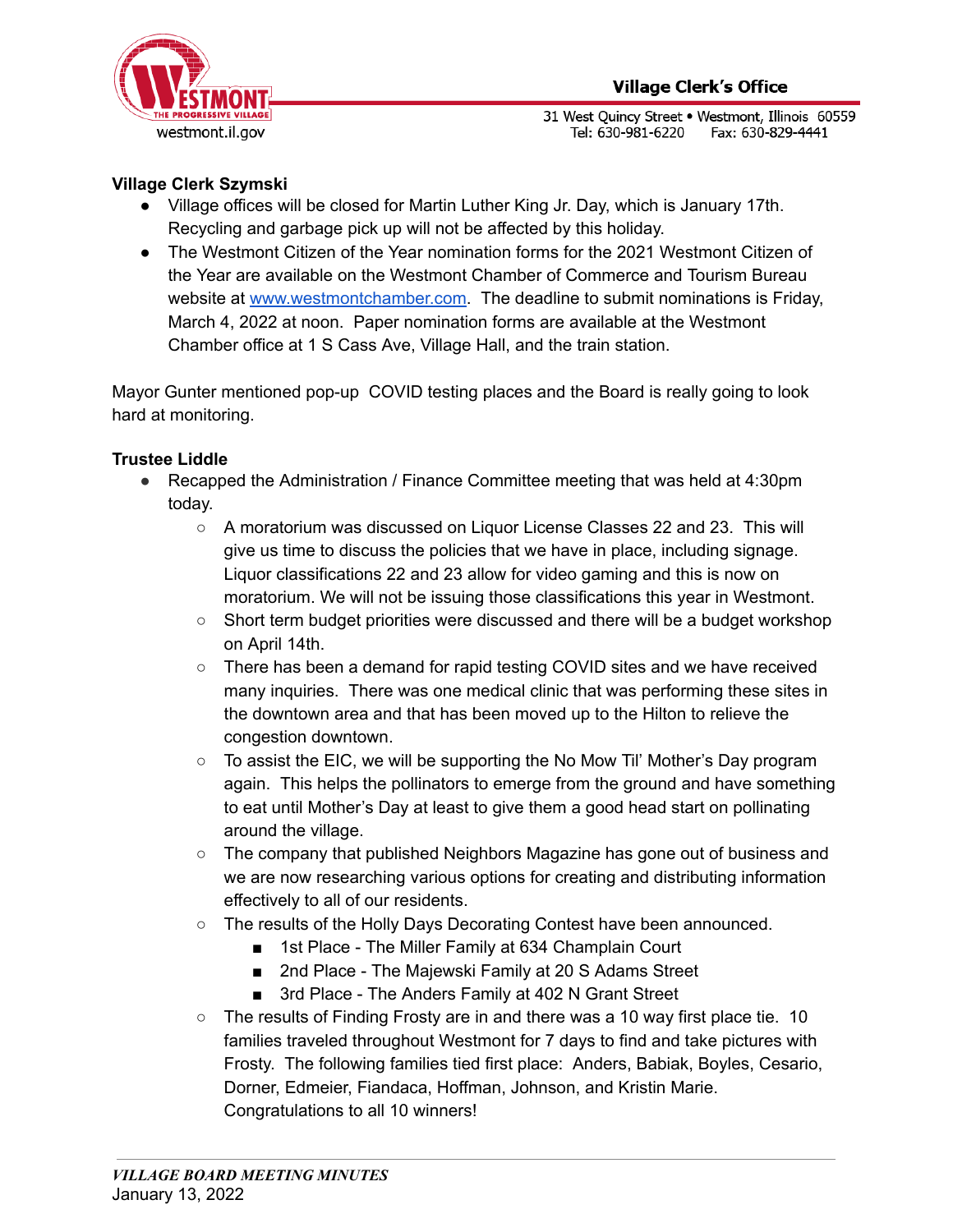

31 West Ouincy Street . Westmont, Illinois 60559 Tel: 630-981-6220 Fax: 630-829-4441

○ The Westmont Special Events and the Creative Arts Network are teaming up again to create the Peace, Hope and Love Community Mural Project. The last two projects were so successful that we are now expanding beyond the central business district. Information will soon be available on the Westmont Special Events website at [www.westmontevents.com](http://www.westmontevents.com/)

## **Trustee Barker**

- **●** Westmont First will continue to meet on an as needed basis.
- The EIC January meeting was canceled due to several different reasons. The next meeting will be Monday, February 7, 2022, 5:30pm at the Westmont Public Library. The new staff liaison for EIC is Mr. Larry McIntyre who is the Communications Director.
- Tomorrow will be the last day for Christmas tree recycling. Make sure to take the ornaments off and put it out on the curb.
- Holiday lights recycling goes on until the end of January. You can drop off the lights at the Westmont Library parking lot and the Johanik Fire Station.
- The EIC is looking at solsmart (solar power information) and curbside composting.

## **Trustee Nero's report was given by Mayor Gunter**

- **●** The next Public Works Committee meeting will be on March 24th at 4:30pm, Village Hall.
- **●** Thanked the Public Works Department for the snow removal. Reminded everyone that when we have an accumulation of 2 or more inches that there is no parking on village streets for a period of 8 hours after the snow has stopped falling.
- The new fueling center is mostly complete. We are waiting on ComEd to complete their portion of the work and we will report back when everything is up and running. The fueling station is located just south of the Johanik Fire Station.

## **Trustee Simonovich**

- The next Police Public Safety Committee meeting will be January 27, 2022.
- Gave an update on the Village's hiring activities. We are happy to report that the Village's new accounting / cashiering specialist is scheduled to start on Monday, February 7, 2022.
- Congratulations to all of the families who participated in the Home Decorating Contest.

## **Trustee Johanik-Guzzo**

- The next Fire Public Safety will be March 10, 2022, 4:30pm, at Village Hall.
- The Village website has been updated with current information regarding warming centers in Westmont. You can find this information under residents, then click on the severe weather safety link.
- Reminded everyone that if you see sirens and lights, pull to the right.
- We ask residents that if you have a fire hydrant near your property, and you are able to help, please shovel the snow away from the hydrant to help our first responders.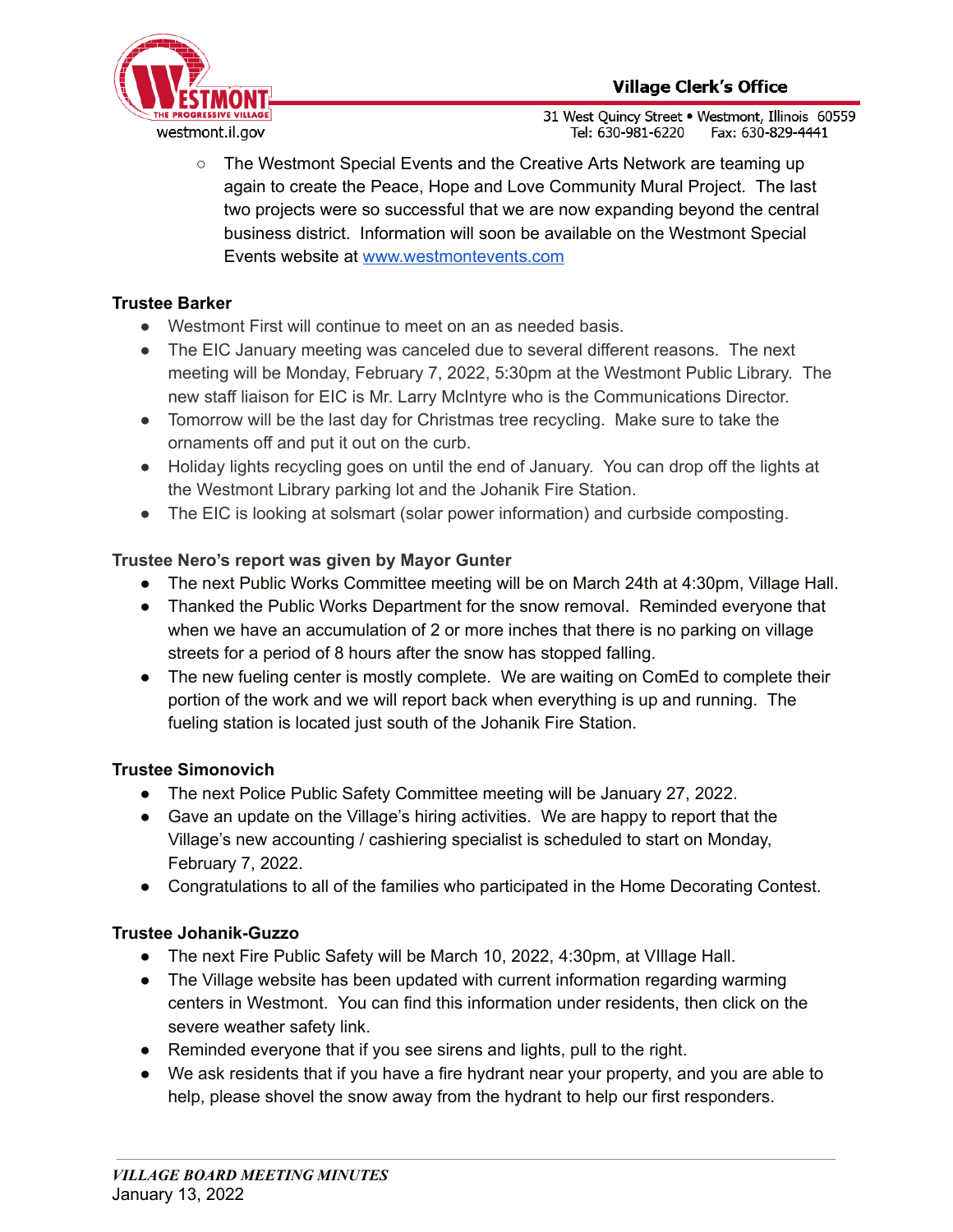

31 West Quincy Street . Westmont, Illinois 60559 Tel: 630-981-6220 Fax: 630-829-4441

● There is a second prescription drop box location that was just added at the Johanik Fire Station Headquarters, 6015 S Cass Ave.

## **Trustee Brady**

- **●** Thanked the Public Works Department for doing a great job at clearing the streets.
- **●** Moving the COVID testing site to the Hilton was a great idea. It is crowded in the morning, but it clears up in the afternoon.

## **ITEMS TO BE REMOVED FROM CONSENT AGENDA:**

No items to be removed from the consent agenda.

#### **CONSENT AGENDA [Omnibus Vote]:**

**Village Manager May** addressed the Board on this agenda item.

Motion by **Trustee Liddle** to approve the consent agenda.

## **(A) BOARD MEETING MINUTES**

Board to consider approving the following board meeting minutes:

- Joint meeting Planning & Zoning Commission held September 8, 2021
- Joint meeting Park District Board held September 30, 2021
- Joint meeting Environmental Improvement Committee & the Westmont First Committee held December 8, 2021
- Village Board meeting held December 16, 2021

## **(B) FINANCE ORDINANCE #18: Dated January 13, 2022** in the amount of **\$ 4,097,841.06**

#### **(C) PURCHASE ORDERS**

| 22201753                        | N Harris Computer Corporation | \$<br>23,793.03 |
|---------------------------------|-------------------------------|-----------------|
| 22201771                        | <b>Currie Motors</b>          | 35,092.00       |
| 22201835                        | Baxter & Woodman              | 20,000.00       |
| 22201836                        | <b>GSP Development LLC</b>    | 50,000.00       |
| 22201837                        | Thomas Engineering Group LLC  | 24,360.00       |
| <b>TOTAL OF PURCHASE ORDERS</b> | \$<br>153,245.03              |                 |

#### **D TOTAL OF PURCHASE ORDERS & FINANCE ORDINANCE: \$ 4,251,086.09**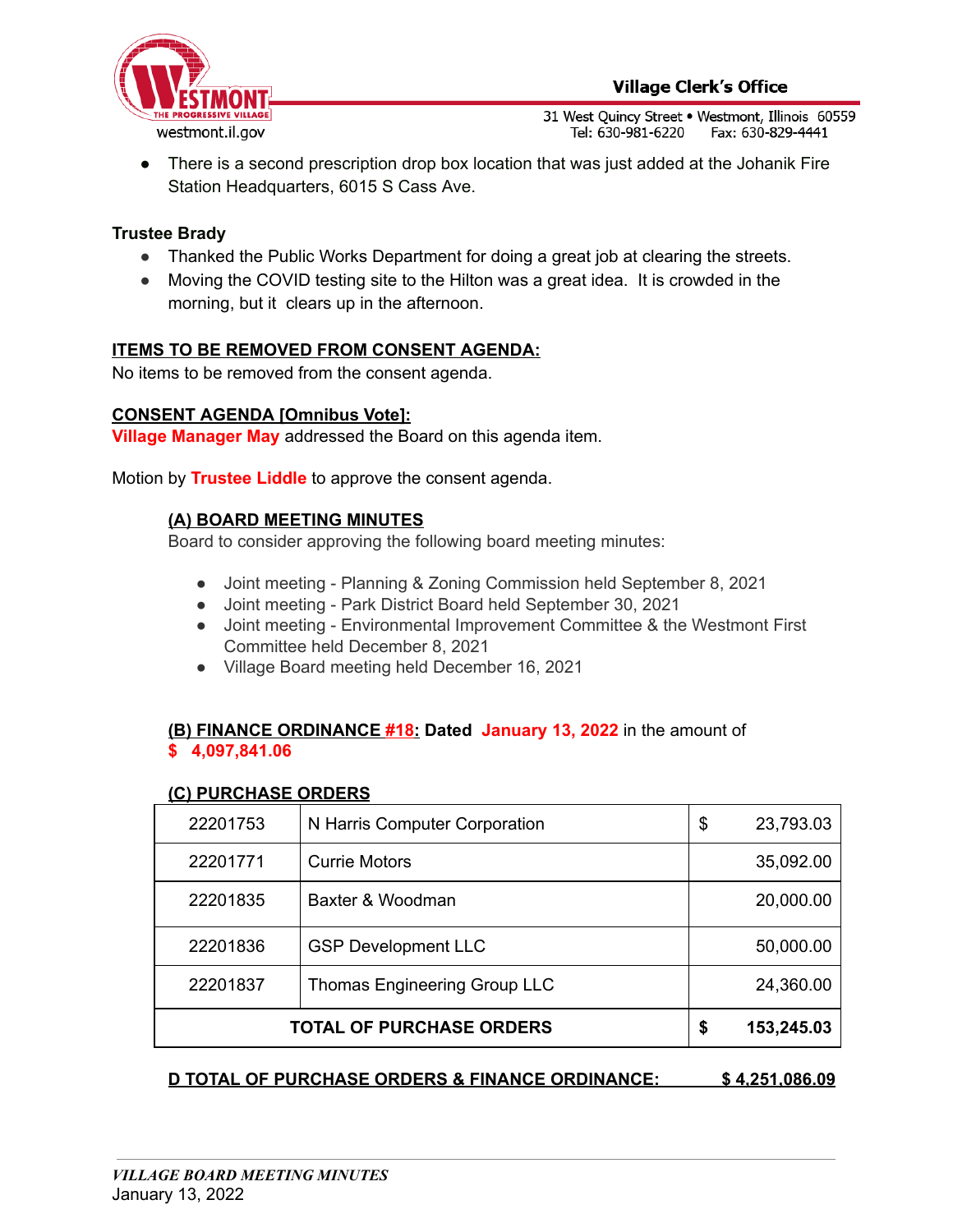

31 West Quincy Street . Westmont, Illinois 60559 Tel: 630-981-6220 Fax: 630-829-4441

Seconded by **Trustee Barker** and the motion passed.

#### **VOTE ON MOTION #1**

Ayes: Barker, Brady, Guzzo, Liddle, Simonovich Nays: None Absent: Nero

#### **UNFINISHED BUSINESS**

There is no unfinished business.

#### **NEW BUSINESS**

#### **(2) MRS. T'S PIZZA - 2 WEST NAPERVILLE ROAD**

**Community Development Director Sylvester, Candace and Larry Buchanan** addressed the Board on this item.

Motion by **Trustee Liddle** to consider an ordinance approving requests from CD ZA, Inc. (d/b/a Mrs. T's Pizza and Pub), and 2 W. Naperville Road, LLC, regarding property at 2 West Naperville Road, for the following:

- 1. Preliminary and Final Plat of Subdivision to consolidate multiple lots in the B-1 Limited Business District.
- 2. Zoning Code Variances to allow a building addition to encroach into the Cass Avenue and Naperville Road Supplemental Setback Lines.
- 3. Site and Landscaping Plan
- 4. Parking stall size Waiver
- 5. B-1 Development Permit

Seconded by **Trustee Barker** and the motion passed.

#### **VOTE ON MOTION #2**

Ayes: Barker, Brady, Guzzo, Liddle, Simonovich Nays: None Absent: Nero

### **(3) CRAFT ALCOHOLIC BEVERAGE DISPENSER TEXT AMENDMENT**

**Community Development Director Sylvester** addressed the Board on this item.

Motion by **Trustee Simonovich** to consider an ordinance approving a Zoning Ordinance text amendment to Article XIV(B), "Definitions", to amend the definition of a "Craft alcoholic beverage dispenser."

Seconded by **Trustee Liddle** and the motion passed.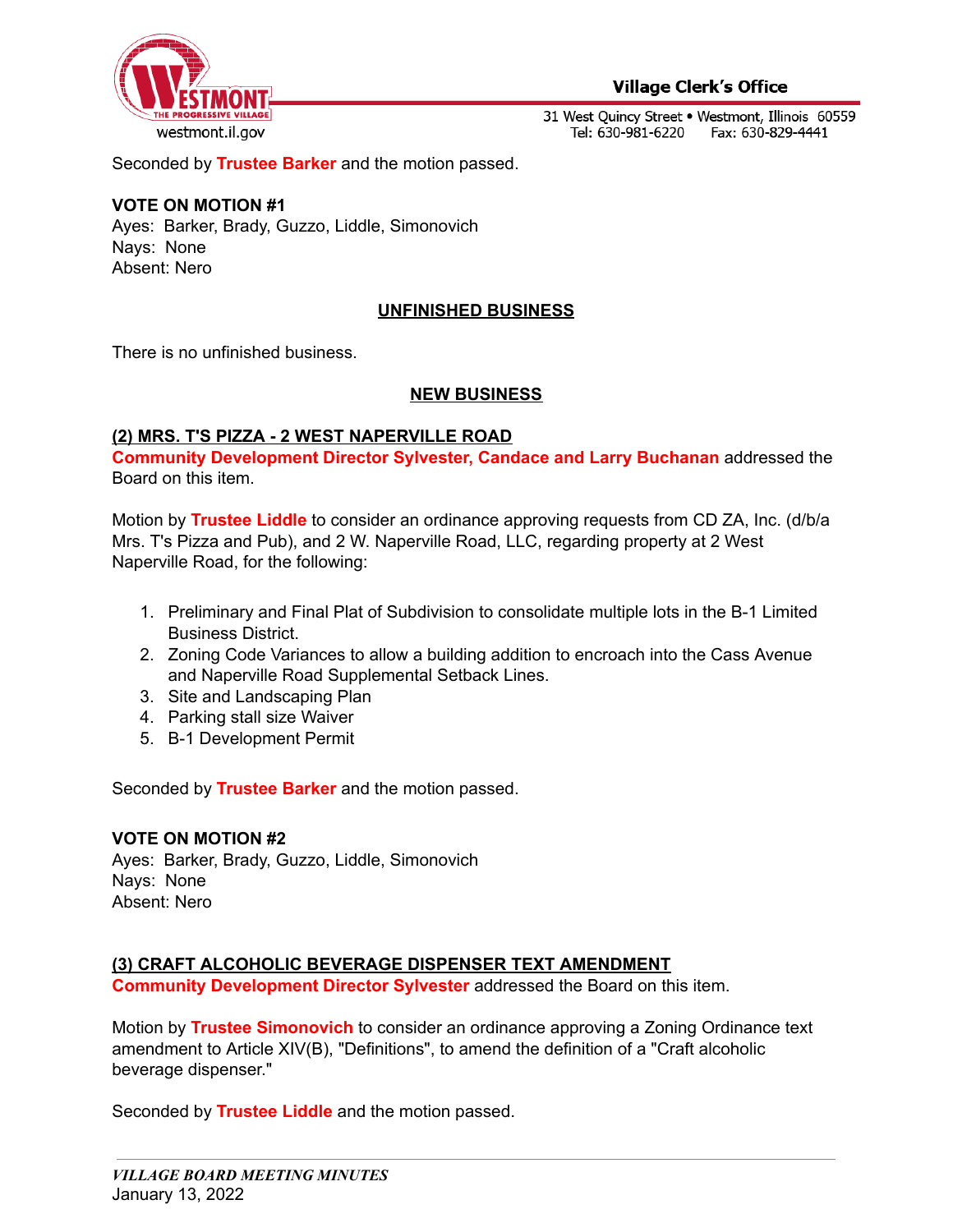

## **Village Clerk's Office**

31 West Quincy Street . Westmont, Illinois 60559 Tel: 630-981-6220 Fax: 630-829-4441

**VOTE ON MOTION #3** Ayes: Barker, Brady, Guzzo, Liddle, Simonovich Nays: None Absent: Nero

## **(4) WHISKEY HILL - 1 WEST QUINCY**

**Community Development Director Sylvester, Drew MItchell, and Rob Salerno** addressed the Board on this item.

Motion by **Trustee Barker** to consider an ordinance approving requests from Whiskey Hill Brewing Co, Inc., and HP Quincy Partners, LLC, regarding property located at 1 West Quincy Street, for the following:

- 1. Special Use Permit to operate a craft alcoholic beverage dispenser in the B-1 Limited Business District.
- 2. Zoning Code Variance to be located within 1000 feet of a school.
- 3. B-1 Development Permit.

Seconded by **Trustee Liddle** and the motion passed.

## **VOTE ON MOTION #4**

Ayes: Barker, Brady, Guzzo, Liddle, Simonovich Nays: None Absent: Nero

## **(5) HOURS OF OPERATION EXTENSION - DOPE SANDWICH FOOD TRUCK**

**Deputy Village Clerk Richards and Marie Dougherty** addressed the Board on this item.

Motion by **Trustee Liddle** to consider an ordinance allowing Dope Sandwiches Food Truck to operate at Suburbanite Bowl until 10:30pm for a maximum of 4 days a week during league nights.

Seconded by **Trustee Simonovich** and the motion passed.

## **VOTE ON MOTION #5**

Ayes: Barker, Brady, Guzzo, Liddle, Simonovich Nays: None Absent: Nero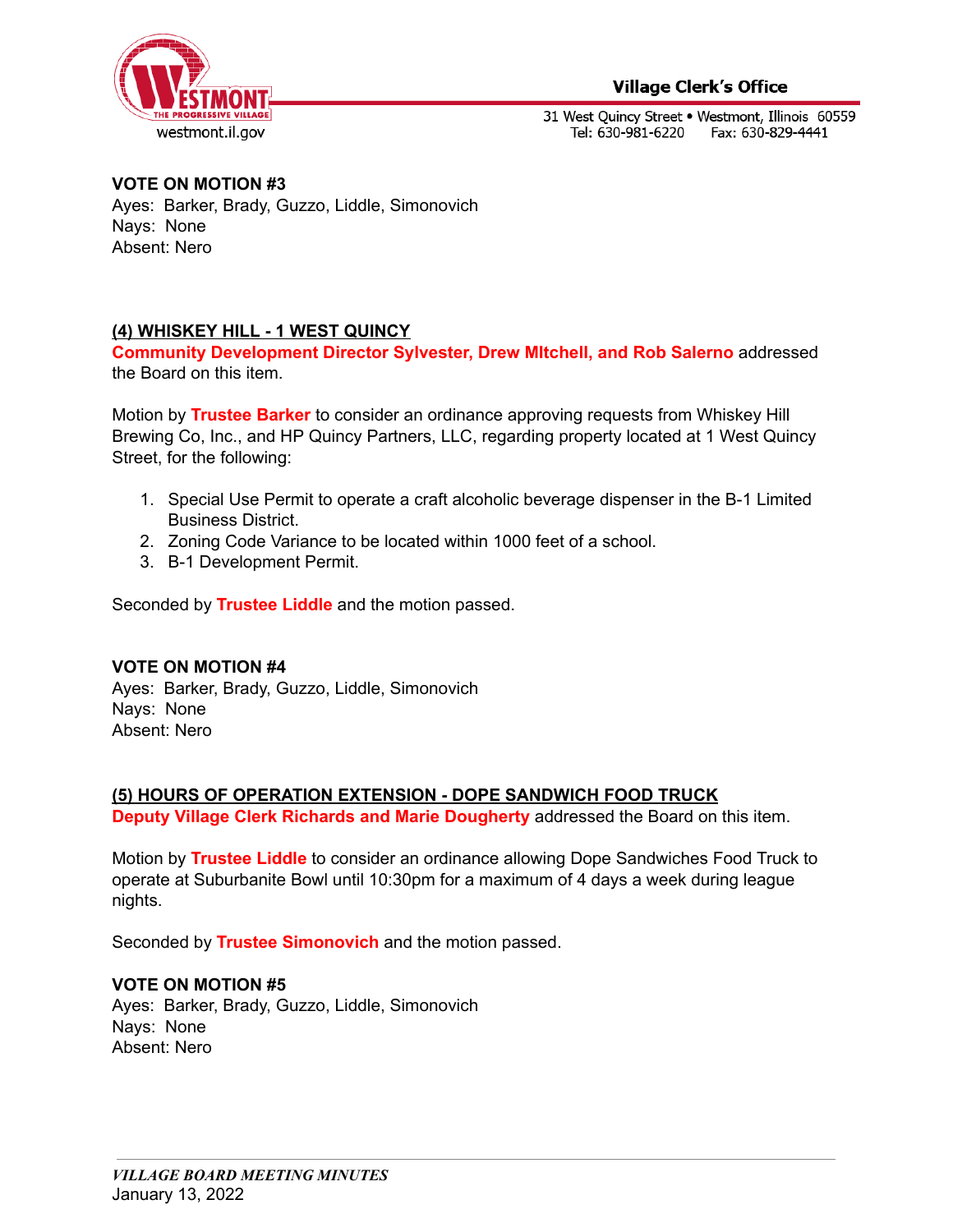

**Village Clerk's Office** 

31 West Ouincy Street . Westmont, Illinois 60559 Tel: 630-981-6220 Fax: 630-829-4441

### **(6) 2022 LEGISLATIVE ACTION PROGRAM - DUPAGE MAYORS AND MANAGERS CONFERENCE**

**Mayor Gunter** addressed the Board on this item.

Motion by **Trustee Barker** to consider a resolution supporting the 2022 Legislative Action Program (LAP) of the DuPage Mayors and Managers Conference.

Seconded by **Trustee Liddle** and the motion passed.

#### **VOTE ON MOTION #6**

Ayes: Barker, Brady, Guzzo, Liddle Nays: None Absent: Nero Abstain: Simonovich

#### **(7) MORATORIUM ON CLASS 22 AND 23 LIQUOR LICENSES**

**Mayor Gunter** addressed the Board on this item.

Motion by **Trustee Liddle** to consider an ordinance approving a moratorium on the issuance of Class 22 and Class 23 liquor licenses for establishments with video gaming.

Seconded by **Trustee Brady** and the motion passed.

#### **VOTE ON MOTION #7**

Ayes: Barker, Brady, Guzzo, Liddle, Simonovich Nays: None Absent: Nero

#### **MISCELLANEOUS:**

● Village Clerk Szymski mentioned that she loves the bright red hydrants. They look classy and cool.

#### **(8) REQUEST FOR EXECUTIVE SESSION - 6:50PM**

**Mayor Gunter** addressed the Village Board on this item.

Motion by **Trustee Liddle** to consider a motion to adjourn to Executive Session to discuss the following:

- Purchase of property for the use of the Village pursuant to section 2 C 5 of the Open Meetings Act.
- Review of executive session minutes pursuant to section 2 C 21 of the Open Meetings Act.